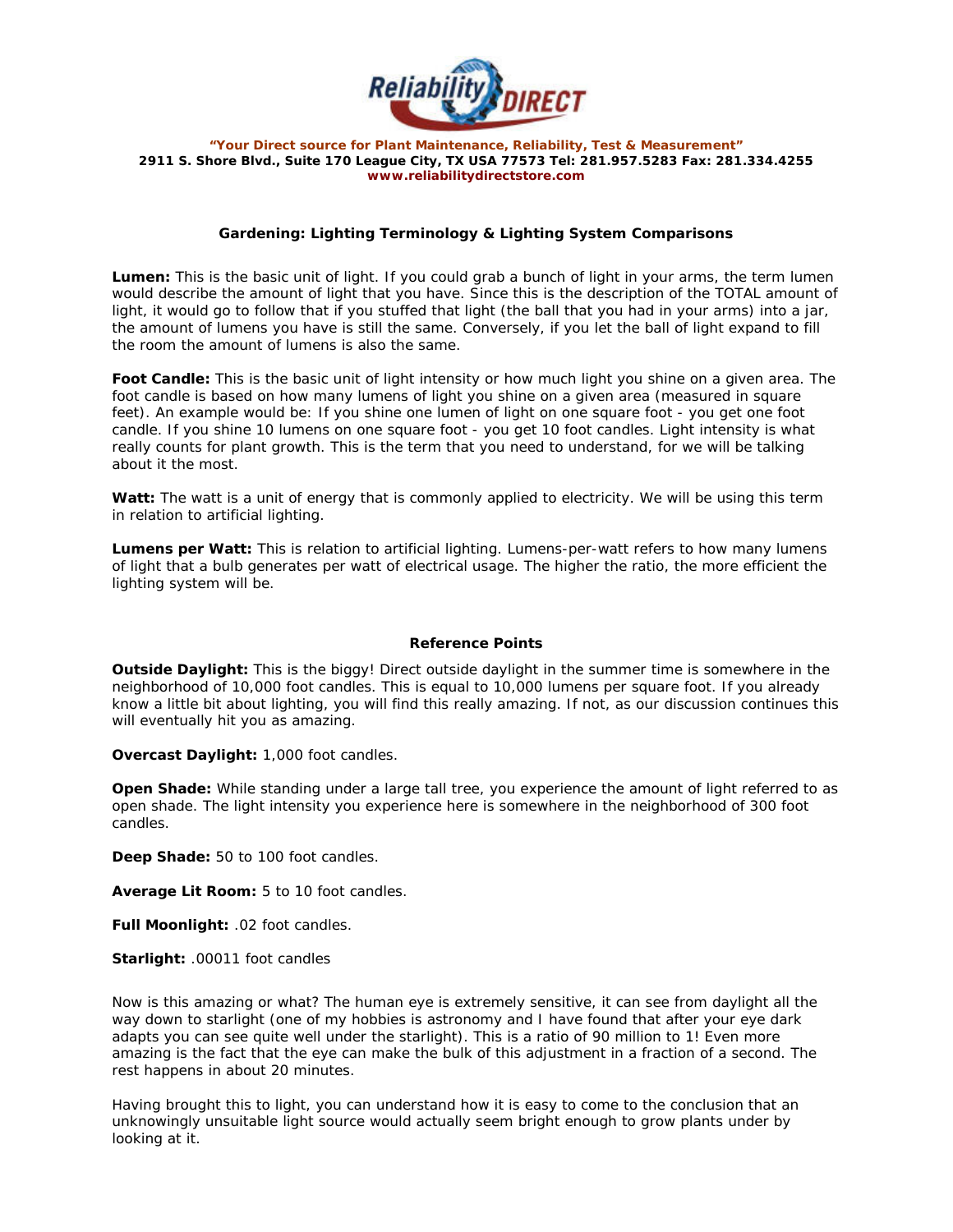## **Lighting Systems**

Now we will review the major lighting systems, their efficiency, and examine how they perform in a horticultural situation. If, per chance this discussion gets too technical or boring you can skip to the end of this segment and look at the overall comparison chart to get a general idea of how different lighting systems perform.

**Basis for Calculations:**In all of the following examples we are going to assume that the efficiency of the lighting system is 75%. In other words, only 75% of the light created by the bulb is reflected onto our example garden. Furthermore, we are going to **greatly simplify** things by assuming that all of the light aimed at our target area actually hits the area - there is no "spillage" so to speak. In practice results will be much different - typically much lower than the stated figures. The idea of this presentation is to communicate the practicality of different lighting systems by placing them on common ground (which really doesn't exist) and comparing them to one another.

**Incandescent:** Incandescent lighting is your common everyday household light bulb. Their efficiency is in the range of 4 lumens per watt. This means that a 100 watt bulb will generate 400 lumens - TOTAL. (Here's the big leap) Now, if we COULD reflect all of that 400 lumens onto 1 square foot we would get a light intensity of 400 foot candles. It is really not practical that we could design any reflector system that is 100% efficient, so for the purposes of our discussions we will assume 75% reflectance for all of our lighting systems. If we account for the loss in reflectance, we now get 300 foot candles from an incandescent bulb focused on one square foot.

Lets step back here and do a comparison.... 300 F.C. Compared to 10,000? Wow! we aren't even close to daylight.

If we used one 100 watt bulb over a 4 foot by 4 foot garden the light intensity would be 18.75 F.C., Which is totally useless. If we wanted to shoot for 500 F.C. for growing low light plants, we would need 26 - 100 watt bulbs. If we wanted to shoot for 1000 F.C. we would need 53 - 100 watt bulbs over our garden. Aside from the electrical nightmare, we have succeeded in creating an easy-bakeoven instead of an indoor garden. I hope that you see that incandescent light bulbs are truly impractical for horticultural purposes.

**Quartz Halogen:** Halogens do a lot better at and efficiency of about 20 lumens per watt. Halogens are available in 1000 watt bulbs and since we are trying for as much light as possible, we'll use this for our example. A 1000 watt bulb producing 20 lumens per watt give us 20,000 lumens of total light energy. Our hypothetical light fixture can only reflect 75% of this, so we now have only 15,000 lumens to work with. Our sample garden, 4 foot by 4 foot, has 16 square feet. When we shine our 15,000 lumens onto 16 square feet of growing area we get a light intensity of 937 foot candles. No we're getting into a useable range but, there is one major drawback to halogens.....HEAT. Halogens produce a disproportionate amount of heat in comparison to their light output. Let's look for something better.

**Fluorescent:** Since we are trying to be educated gardeners, we will have sought out the extra high output tubes for our garden. These Fluorescent tube generate 2750 lumens per 40 watt tube. That's 68 lumens per watt - now we are getting somewhere. Let's use enough fixtures to cover our 4x4 garden. The fixtures are 4 feet long by six inches wide. This allows us to cram 8 fixtures over our garden - using a total of 640 watts. Each fixture hold 2 tubes, so we have a total of 16 tubes generating 2750 lumens each - that's a total of 44,000 lumens. Subtracting for the loss due to reflectance, we now have 33,000 lumens to cover our garden with. 33,000 divided by 16 square feet equals 2062 foot candles of light intensity, **ASSUMING** the lights are right on top of the plants. When you raise the lights to accommodate for the plants the light intensity drops rapidly. When you double the distance, you cut the light intensity by four times - OUCH. Using an array of 16 - 40 watt tubes you can expect to achieve about 500 foot candles at a distance of 12 inches. With this setup we can grow low to medium light plants without burning them.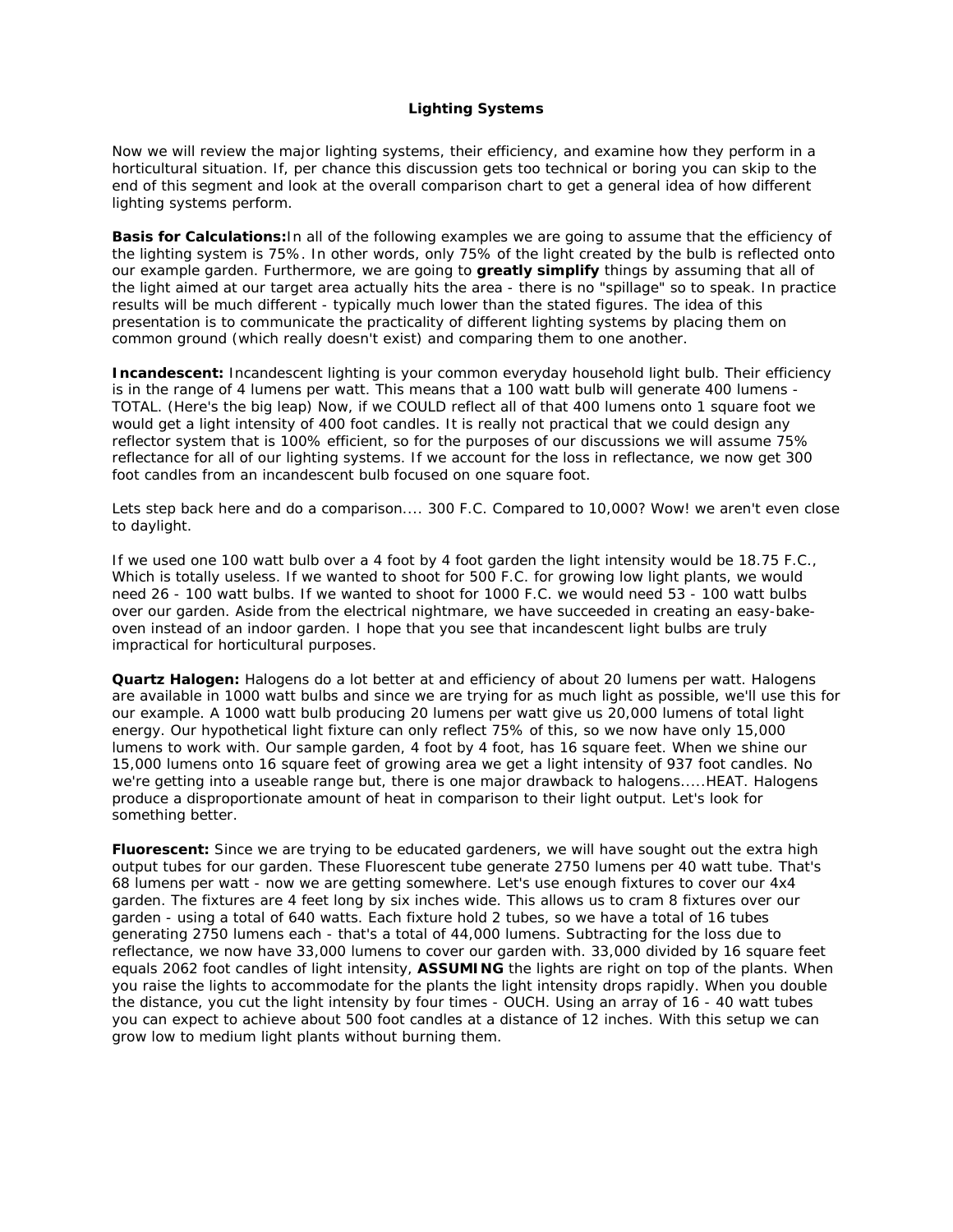**Metal Halide:**This is what we have been looking for. Metal halide lights have an efficiency range of 80 - 120 lumens per watt. This let's us use a lower input wattage, generates more light and less heat than all of the previous systems. The following table shows the different wattage bulbs, their efficiency, total light output, and the light intensity over a 4 foot x 4 foot garden.



| Metal Halide Lighting Comparison |                                  |         |                                      |  |
|----------------------------------|----------------------------------|---------|--------------------------------------|--|
|                                  | Wattage Lumens/Watt Total Lumens |         | Light Intensity<br>(in foot candles) |  |
| 175                              | 80                               | 14,000  | 650                                  |  |
| 250                              | 82                               | 20,500  | 950                                  |  |
| 400                              | 100                              | 40,000  | 1875                                 |  |
| 1000                             | 120                              | 120,000 | 5600                                 |  |

Many people choke over the initial cost of a High Intensity Discharge fixture, but in the long run they are much cheaper. For the same amount of light output M.H. uses 2-20 times less power than other light sources.

**Sodium Vapor:** The king of efficiency! Sodium vapor lights output from 90-150 lumens per watt. Sodium bulbs put out more light than metal halides but the spectrum is severely shifted towards the red end of the spectrum. The effects of the reddish light are supposed to produce more flowering and fruiting than more balanced lights.

| Sodium Vapor Lighting Comparison |                                  |         |                                             |  |
|----------------------------------|----------------------------------|---------|---------------------------------------------|--|
|                                  | Wattage Lumens/Watt Total Lumens |         | <b>Light Intensity</b><br>(in foot candies) |  |
| 150                              | 106                              | 16,000  | 750                                         |  |
| 250                              | 110                              | 27,500  | 1718                                        |  |
| 400                              | 100                              | 50,000  | 1875                                        |  |
| 600                              | 150                              | 90,000  | 4218                                        |  |
| 1000                             | 140                              | 140,000 | 8750                                        |  |

As you can see by the table, sodium vapor wins the light intensity contest hands down.